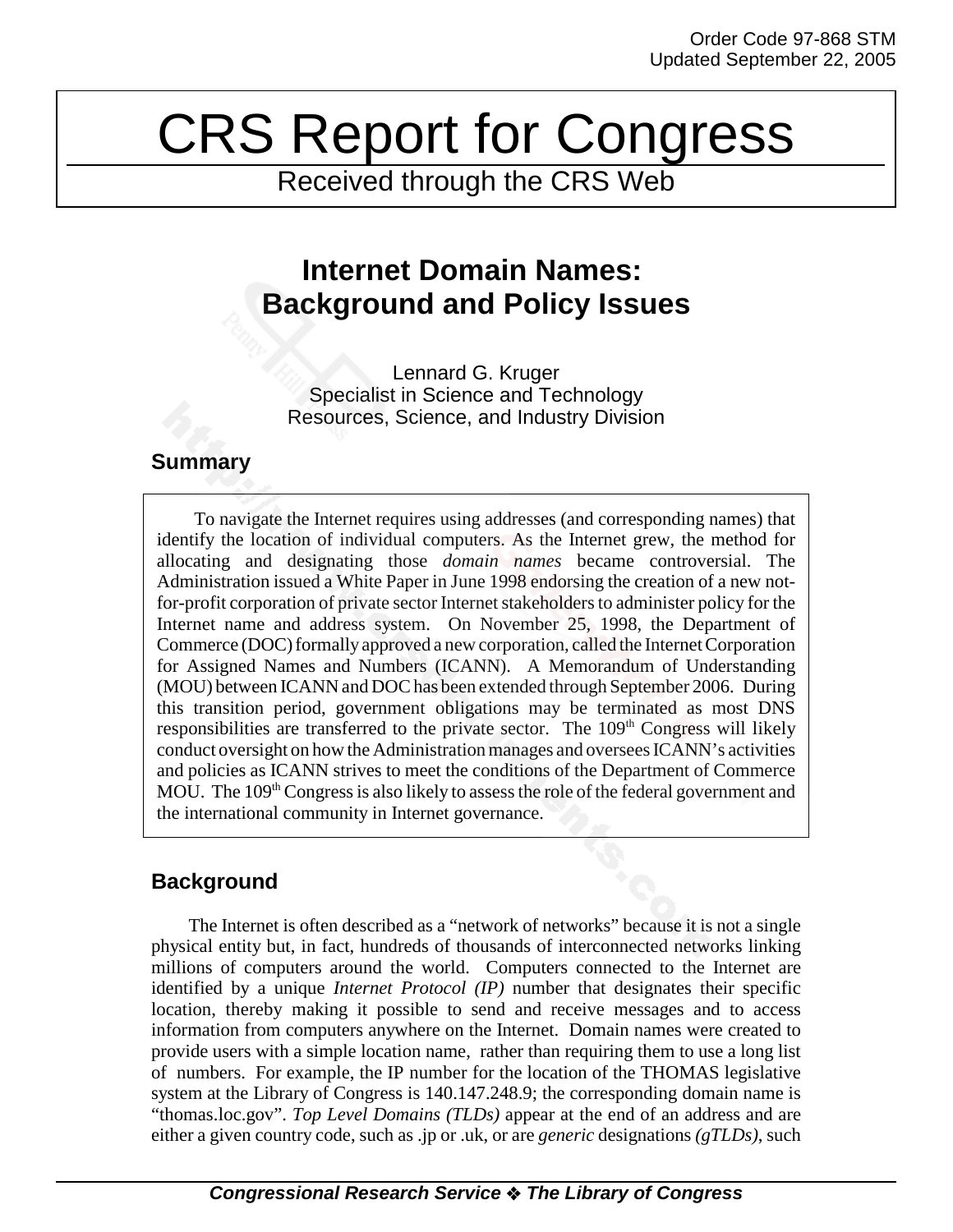as .com, .org, .net, .edu, or .gov. The *Domain Name System (DNS)* is the distributed set of databases residing in computers around the world that contain the address numbers, mapped to corresponding domain names. Those computers, called *root servers*, must be coordinated to ensure connectivity across the Internet.

The Internet originated with research funding provided by the Department of Defense Advanced Research Projects Agency (DARPA) to establish a military network. As its use expanded, a civilian segment evolved with support from the National Science Foundation (NSF) and other science agencies. While there are no formal statutory authorities or international agreements governing the management and operation of the Internet and the DNS, several entities have played key roles in the DNS. The Internet Assigned Numbers Authority (IANA) makes technical decisions concerning root servers, determines qualifications for applicants to manage country code TLDs, assigns unique protocol parameters, and manages the IP address space, including delegating blocks of addresses to registries around the world to assign to users in their geographic area. IANA operates out of the University of Southern California's Information Sciences Institute and has been funded primarily by the Department of Defense.

 NSF was responsible for registration of nonmilitary domain names, and in 1992 put out a solicitation for managing network services, including domain name registration. In 1993, NSF signed a five-year cooperative agreement with a consortium of companies called InterNic. Under this agreement, Network Solutions Inc. (NSI), a Herndon, Virginia engineering and management consulting firm, became the sole Internet domain name registration service for registering the .com, .net., and .org. gTLDs.

#### **Recent History**

 Since the imposition of registration fees in 1995, criticism of NSI's sole control over registration of the gTLDs grew. In addition, there was an increase in trademark disputes arising out of the enormous growth of registrations in the .com domain. There also was concern that the role played by IANA lacked a legal foundation and required more permanence to ensure the stability of the Internet and the domain name system. These concerns prompted actions both in the United States and internationally.

An International Ad Hoc Committee (IAHC), a coalition of individuals representing various constituencies, released a proposal for the administration and management of gTLDs on February 4, 1997. The proposal recommended that seven new gTLDs be created and that additional registrars be selected to compete with each other in the granting of registration services for all new second level domain names. To assess whether the IAHC proposal should be supported by the U.S. government, the executive branch created an interagency group to address the domain name issue and assigned lead responsibility to the National Telecommunications and Information Administration (NTIA) of the Department of Commerce (DOC). On June 5, 1998, DOC issued a final statement of policy, "Management of Internet Names and Addresses." Called the White Paper, the statement indicated that the U.S. government was prepared to recognize and enter into agreement with "a new not-for-profit corporation formed by private sector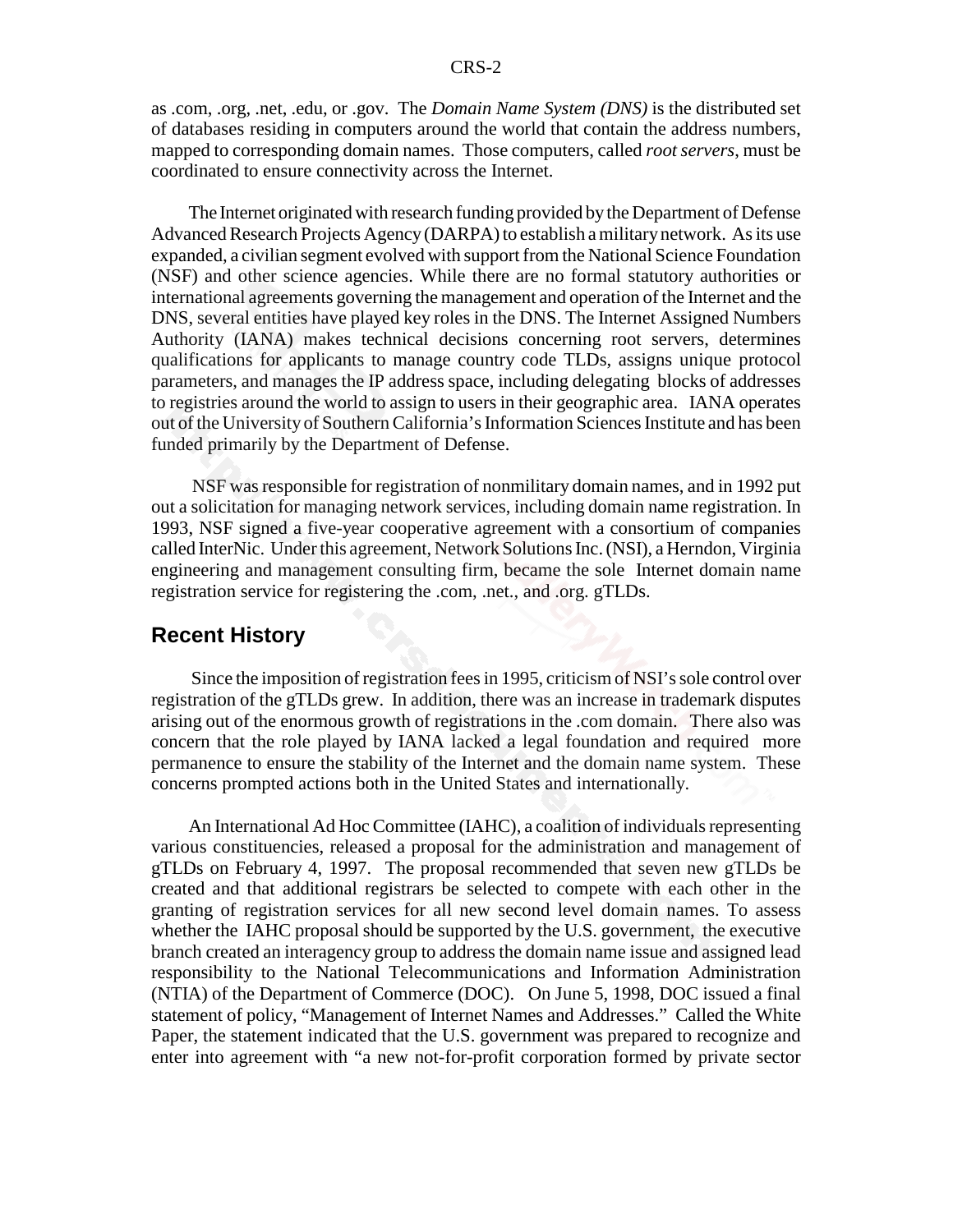Internet stakeholders to administer policy for the Internet name and address system."<sup>1</sup> In deciding upon an entity with which to enter such an agreement, the U.S. government would assess whether the new system ensured stability, competition, private and bottomup coordination, and fair representation of the Internet community as a whole.

In effect, the White Paper endorsed a process whereby the divergent interests of the Internet community would come together and decide how Internet names and addresses would be managed and administered. Accordingly, Internet constituencies from around the world held a series of meetings during the summer of 1998 to discuss how the New Corporation (NewCo) might be constituted and structured. Meanwhile, IANA, in collaboration with NSI, released a proposed set of bylaws and articles of incorporation. The proposed new corporation was called the Internet Corporation for Assigned Names and Numbers (ICANN). After five iterations, the final version of ICANN's bylaws and articles of incorporation were submitted to the Department of Commerce on October 2, 1998. Additionally, nine members of ICANN's interim board were chosen (four Americans, three Europeans, one from Japan, and one from Australia). On November 25, 1998, DOC and ICANN signed an official Memorandum of Understanding (MOU), whereby DOC and ICANN agreed to jointly design, develop, and test the mechanisms, methods, and procedures necessary to transition management responsibility for DNS functions to a private-sector not-for-profit entity.

The White Paper also signaled DOC's intention to ramp down the government's Cooperative Agreement with NSI, with the objective of introducing competition into the domain name space while maintaining stability and ensuring an orderly transition. During this transition period, government obligations were to be terminated as DNS responsibilities transferred to ICANN. Specifically, NSI committed to the development of a Shared Registration System that permits all accredited registrars to provide registration services within the .com, .net., and .org gTLDs. NSI (now VeriSign) continues to administer the root server system until receiving further instruction from the government.

After a year of negotiations, on November 10, 1999, ICANN, NSI, and DOC formally signed agreements which provided that NSI (now VeriSign) was required to sell its registrar operation by May 10, 2001 in order to retain control of the dot-com registry until 2007. In April 2001, arguing that the registrar business was by then highly competitive, VeriSign reached a new agreement with ICANN whereby its registry and registrar businesses would not have to be separated. With DOC approval, ICANN and VeriSign signed the formal agreement on May 25, 2001. The agreement provided that VeriSign would continue to operate the .org registry until 2002; the .net registry until June 30, 2005, which prior to that time will be opened for recompetition unless market measurements indicate that an earlier expiration date is necessary for competitive reasons; and the .com registry until at least the expiration date of the current agreement in 2007, and possibly beyond. VeriSign agreed to enhanced measures (including annual audits arranged by ICANN and made available to the U.S. government) to ensure that its

<sup>&</sup>lt;sup>1</sup> Management of Internet Names and Addresses, National Telecommunications and Information Administration, Department of Commerce, *Federal Register*, Vol. 63, No. 111, June 10, 1998, 31741.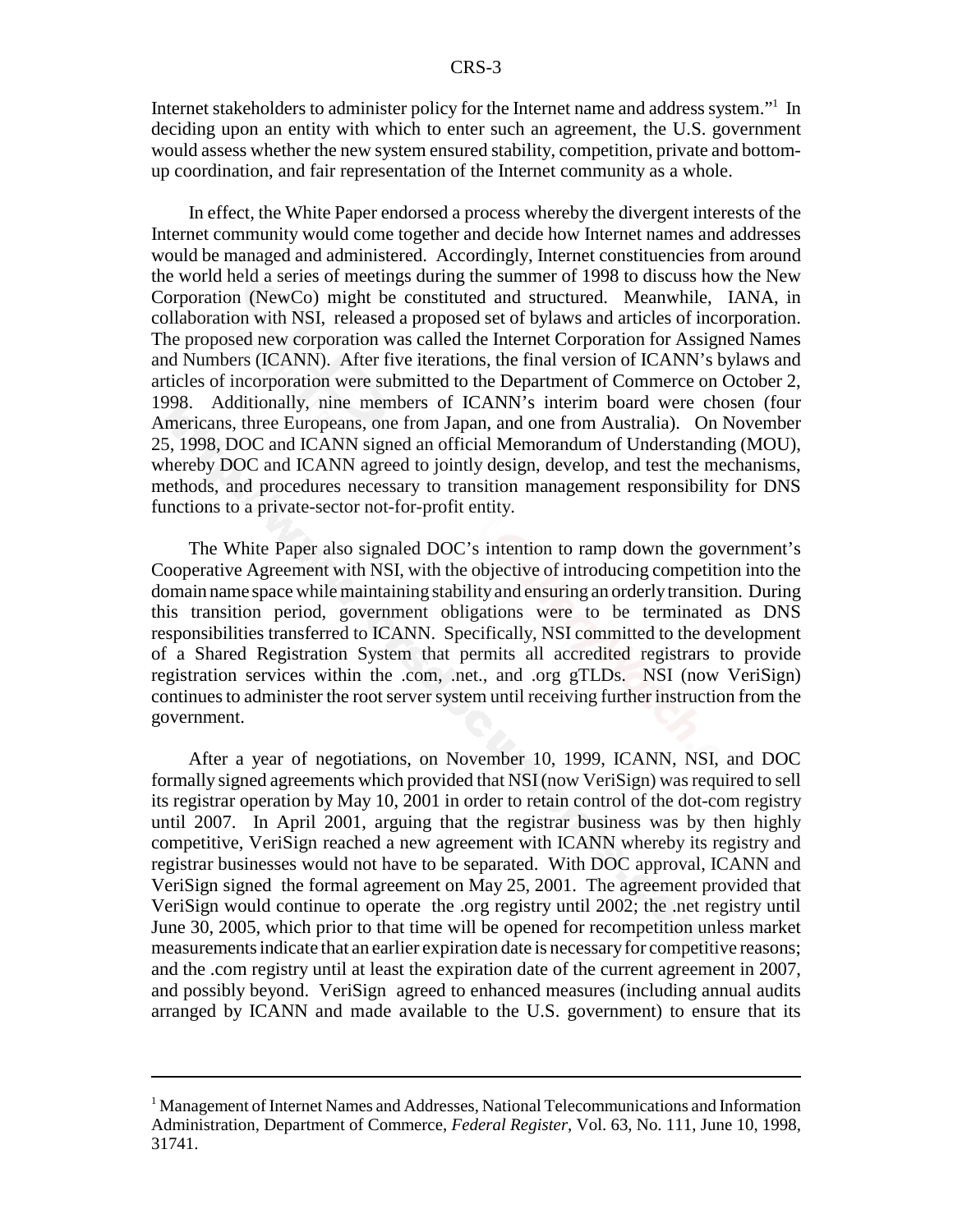registry-operation unit gives equal treatment to all domain name registrars, including VeriSign's registrar business.

On September 17, 2003, ICANN and the Department of Commerce agreed to extend their MOU until September 30, 2006. The MOU specifies transition tasks which ICANN has agreed to address. ICANN will implement an objective process for selecting new Top Level Domains; implement an effective strategy for multi-lingual communications and international outreach; and develop a contingency plan, consistent with the international nature of the Internet, to ensure continuity of operations in the event of a severe disruption of operations.

On June 30, 2005, Michael Gallagher, Assistant Secretary of Commerce for Communications and Information and Administrator of NTIA, stated the U.S. Government's principles on the Internet's domain name system. Specifically, NTIA states that the U.S. Government "intends to preserve the security and stability" of the DNS, and that "the United States is committed to taking no action that would have the potential to adversely impact the effective and efficient operation of the DNS and will therefore maintain its historic role in authorizing changes or modifications to the authoritative root zone file." The NTIA statement also says that governments have legitimate interests in the management of their country code top level domains, that ICANN is the appropriate technical manager of the DNS, and that dialogue related to Internet governance should continue in relevant multiple fora.<sup>2</sup>

#### **Issues**

The Department of Commerce (through NTIA) remains responsible for monitoring the extent to which ICANN satisfies the principles of the White Paper as it makes critical DNS decisions. In the 109<sup>th</sup> Congress, the Senate Committee on Commerce, Science and Transportation and the House Committee on Energy and Commerce will likely conduct oversight on how the Administration manages and oversees ICANN's activities and policies as it strives to meet the conditions of the Department of Commerce MOU. The  $109<sup>th</sup>$  Congress is also likely to assess the role of the federal government and the international community in Internet governance.

**Governance.** On June 22, 2002, ICANN released a "Blueprint for Reform," which calls for a significant restructuring of ICANN. Specifically, the Board of Directors would be composed of fifteen members: the ICANN President, eight members appointed by a nominating committee, and six selected by three Supporting Organizations. The reform blueprint also recommends that ICANN collect a fee of 25 cents per registered domain name. New bylaws based on the reform proposal were formally adopted by the ICANN Board at the October 2002 Board meeting in Shanghai. Some in the Internet community have spoken against the ICANN reforms, asserting that its elimination of elected At-Large board members precludes effective representation of unaffiliated Internet users.

In a related development, the United Nations, at the December 2003 World Summit on the Information Society (WSIS), debated and agreed to study the issue of how to achieve greater international involvement in the governance of the Internet and the

<sup>&</sup>lt;sup>2</sup> See [http://www.ntia.doc.gov/ntiahome/domainname/USDNSprinciples\_06302005.pdf]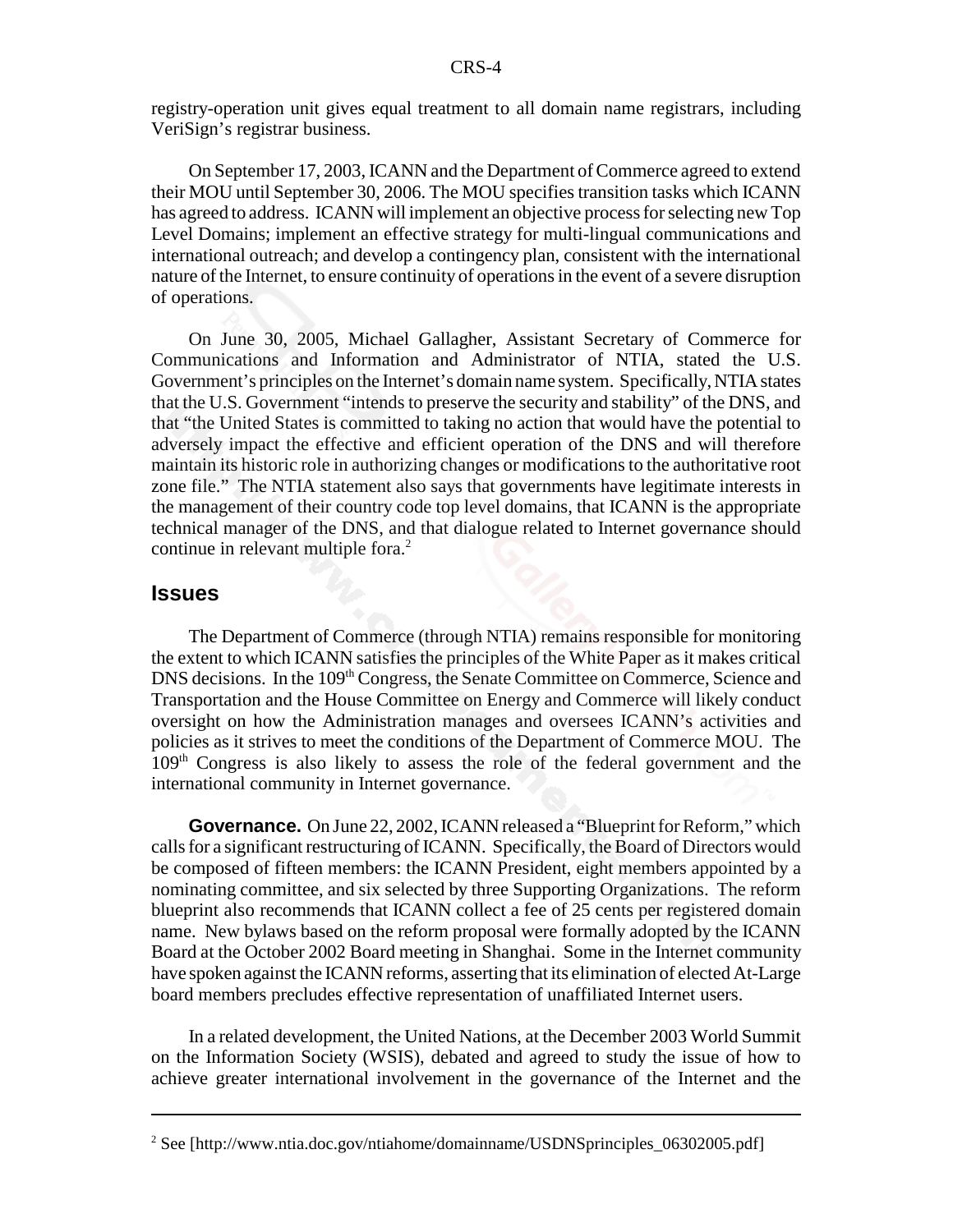domain name system. The study was conducted by the UN's Working Group on Internet Governance (WGIG). On July 14, 2005, the WGIG released its report, calling for further internationalization of Internet governance and proposing the creation of a new global forum for Internet stakeholders. Four possible models are put forth, including two involving the creation of new Internet governance bodies linked to the UN. The report's conclusions will be considered by the UN during the second phase of the WSIS to be held in Tunis in November 2005. U.S. officials have stated their opposition to transferring control and administration of the domain name system from ICANN to any international body. $3$ 

On March 31, 2005, the National Research Council (NRC) released a report entitled, *Signposts in Cyberspace: The Domain Name System and Internet Navigation*. 4 The report was mandated by Congress in 1998 (P.L. 105-305) and sponsored by the Department of Commerce and the National Science Foundation. Among its recommendations, the NRC concluded that the domain name system should continue to be administered by a nongovernmental body and not be turned over to an intergovernmental organization. The report also recommended that before turning over control of the DNS, the Department of Commerce should seek ways to protect ICANN from undue commercial and political pressures, and to provide oversight of ICANN's performance.

**Protecting Children on the Internet.** In the 107<sup>th</sup> Congress, legislation sought to create a "kids-friendly top level domain name" that would contain only age-appropriate content. The Dot Kids Implementation and Efficiency Act of 2002 was signed into law on December 4, 2002 (P.L. 107-317) and authorizes the National Telecommunications and Information Administration (NTIA) to require the .us registry operator (currently NeuStar) to establish, operate, and maintain a second level domain within the .us TLD that is restricted to material suitable for minors.

In the  $108<sup>th</sup>$  Congress, P.L.  $108-21/S$ . 151 (PROTECT Act), contains a provision (Sec. 108: Misleading Domain Names on the Internet) which would make it a punishable crime to knowingly use a misleading domain name with the intent to deceive a person into viewing obscenity on the Internet. Increased penalties are provided for deceiving minors into viewing harmful material.

Meanwhile, on June 1, 2005, ICANN announced that it had entered into commercial and technical negotiations with a registry company to operate a new ".xxx" domain, which would be designated for use by adult websites. Registration by adult websites into the .xxx domain would be purely voluntary, and those sites would not be required to give up their existing (for the most part, .com) sites. Announcement of a .xxx domain has proven controversial. With the ICANN Board scheduled to consider final approval of the .xxx domain on August 16, 2005, the Department of Commerce sent a letter to ICANN requesting that "adequate additional time" be provided to allow ICANN to address the objections of "individuals expressing concerns about the impact of pornography on families and children and opposing the creation of a new top level domain devoted to

<sup>&</sup>lt;sup>3</sup> "Read My Lips: No New Internet Governance at the U.N., Gross Says," *Washington Internet Daily*, September 13, 2005.

<sup>4</sup> Available at [http://books.nap.edu/catalog/11258.html?onpi\_newsdoc03312005]